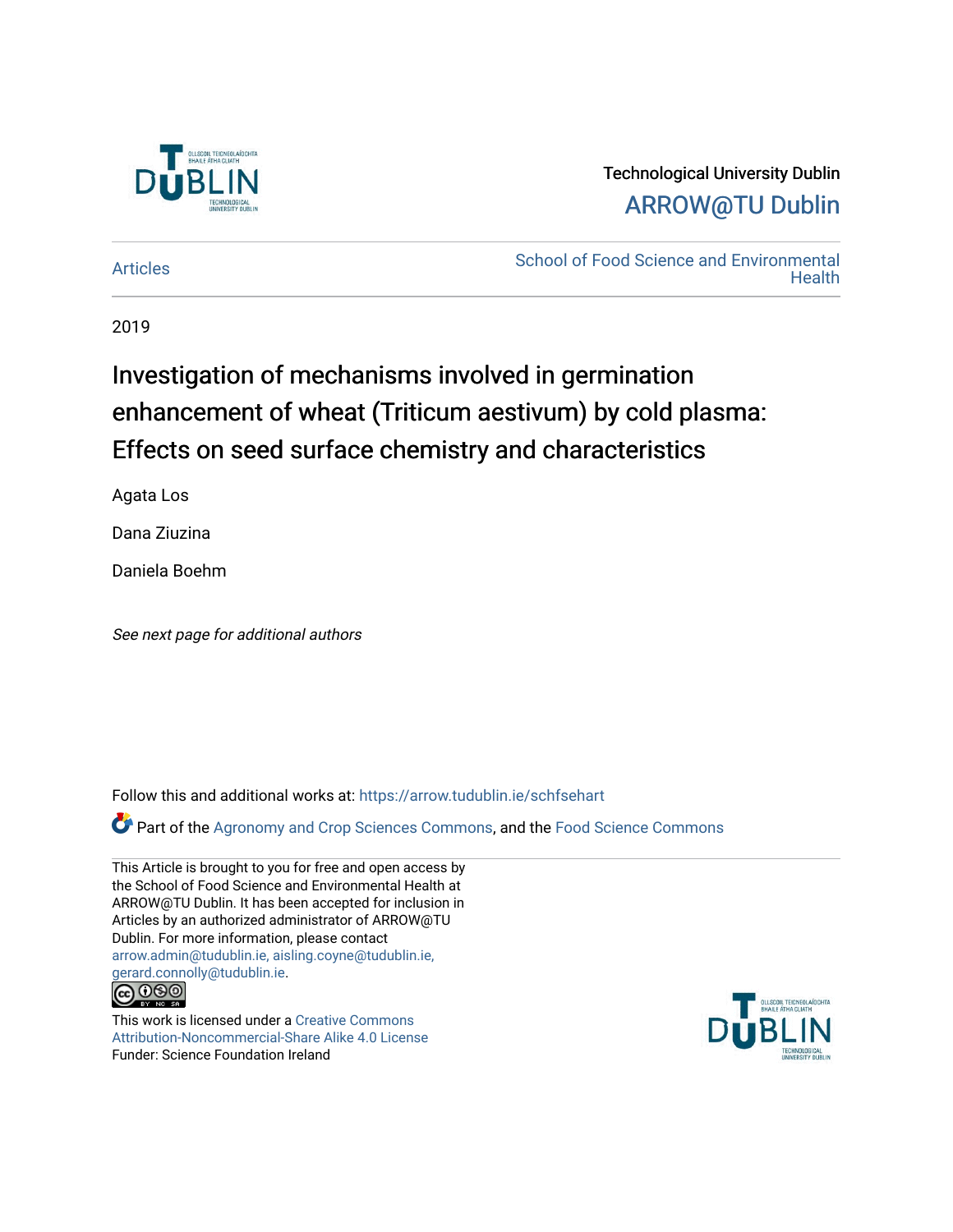# Authors

Agata Los, Dana Ziuzina, Daniela Boehm, Patrick J. Cullen, and Paula Bourke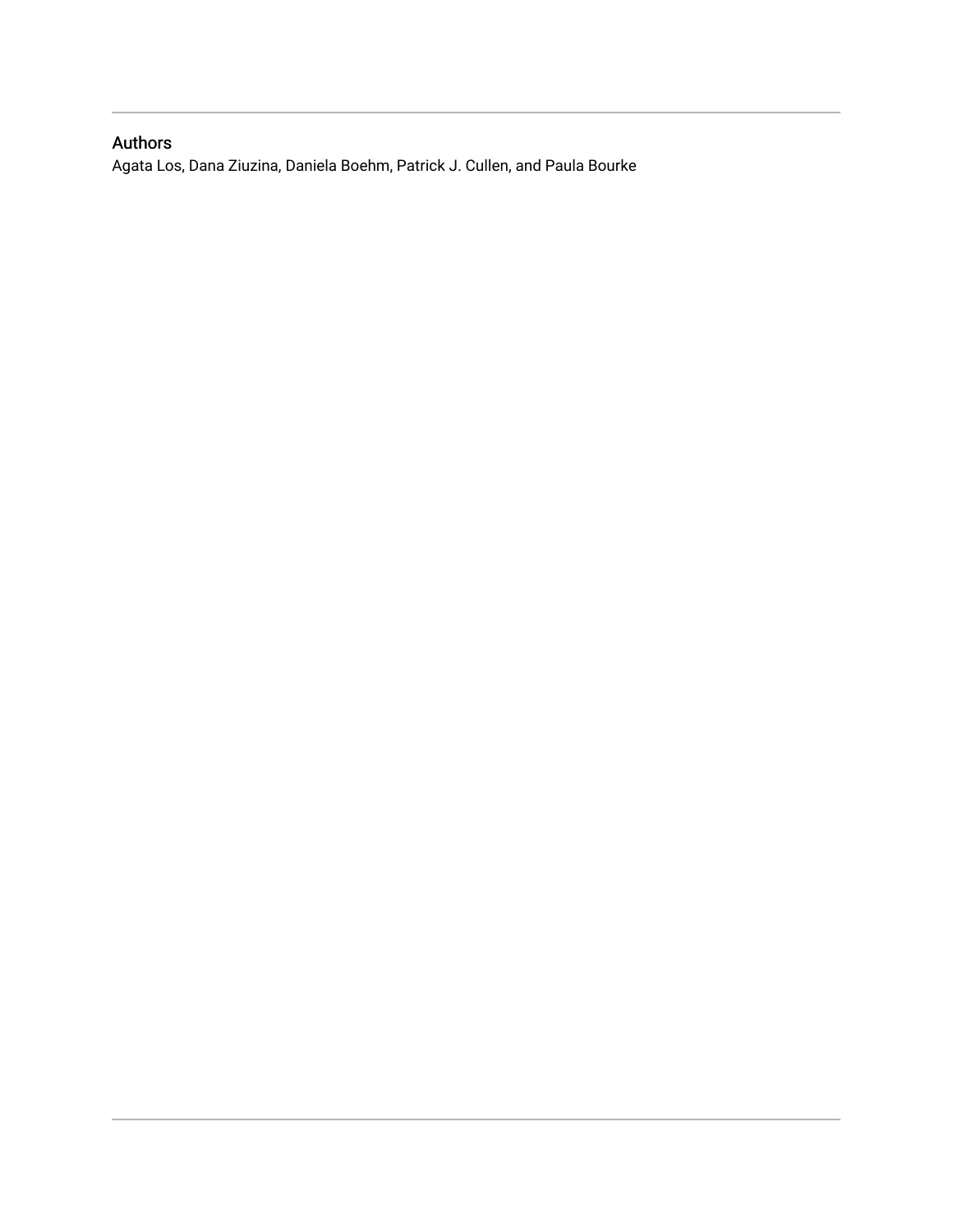

#### **FULL PAPER**

#### PLASMA PROCESSE **AND POLYMERS**

# **Investigation of mechanisms involved in germination enhancement of wheat (***Triticum aestivum***) by cold plasma: Effects on seed surface chemistry and characteristics**

|                           |  |  | Agata $\text{Los}^1$   Dana Ziuzina <sup>1</sup>   Daniela Boehm <sup>1</sup> D   Patrick J. Cullen <sup>1,2</sup> |  |
|---------------------------|--|--|--------------------------------------------------------------------------------------------------------------------|--|
| Paula Bourke <sup>1</sup> |  |  |                                                                                                                    |  |

1 Plasma Research Group, School of Food Science and Environmental Health, Technological University Dublin, D01 HV58, Dublin 1, Ireland

2 Department of Chemical and Environmental Engineering, University of Nottingham, NG7 2RD, Nottingham, United Kingdom

#### **Correspondence**

Paula Bourke, School of Food Science and Environmental Health, Technological University Dublin, Marlborough Street, Dublin 1, Ireland. Email: paula.bourke@dit.ie

**Funding information** Science Foundation Ireland, Grant number: 14/IA/2626

Recent reports indicate that atmospheric cold plasma (ACP) treatment of seeds can enhance their germination, however, the mechanisms of action are not yet entirely clear. In the present work, we report on the effects of plasma treatment on wheat seed germination and seedling growth. Additionally, changes in the surface chemistry and characteristics of the wheat seeds exposed to plasma were investigated. Treatments of 30–60 s significantly enhanced the germination rate and showed positive effects on

seedling growth. ACP resulted in changes of seed surface and chemical characteristics including water uptake and contact angle values. Changes in seed pH and total titratable acidity, as well as nitrites, nitrates, and malondialdehyde concentrations were also recorded.



#### **KEYWORDS**

cold plasma, dielectric barrier discharges (DBD), food quality, seed germination, wheat seeds

# **1** <sup>|</sup> **INTRODUCTION**

The first cultivation of wheat (*Triticum* spp.) occurred about 10 000 years ago, as a part of the Neolithic Revolution, which saw a transition from a hunter-gatherer lifestyle to dependence on agricultural production. Since then wheat has been the basic staple food of the major civilizations globally.[1] With over 700 million tonnes harvested annually, wheat is one of the most important crops in the world, used both for human food and livestock feed.<sup>[2]</sup> The nutritional value of wheat is due to its high content of proteins and carbohydrates, as well as considerable proportions of vitamins (thiamine and vitamin-B) and minerals (zinc, iron). Wheat is also a good source of trace minerals like selenium and magnesium.<sup>[3,4]</sup>

A gradual but consistent increase in global wheat consumption is largely driven by population growth and rising household income in developing and emerging economies.[5] It is predicted that if the demand growth rate remains constant, the global wheat consumption will surpass 880 million metric tonnes by 2050.<sup>[6]</sup> Therefore, it is necessary to improve crop production techniques and enhance the germination of wheat seed. Several techniques have been evaluated for the potential germination improvement of wheat, including ultrasound treatment,<sup>[7]</sup> magnetic fields,<sup>[8,9]</sup> irradiation,<sup>[10,11]</sup> exposure to titanium dioxide nanoparticles – nano-TiO<sub>2</sub>,<sup>[12]</sup> and cold plasma technology.<sup>[13-16]</sup>

Recent evidence indicates that cold plasma treatment of seeds can enhance their germination as well as seedling growth. The effectiveness of the treatment was shown to be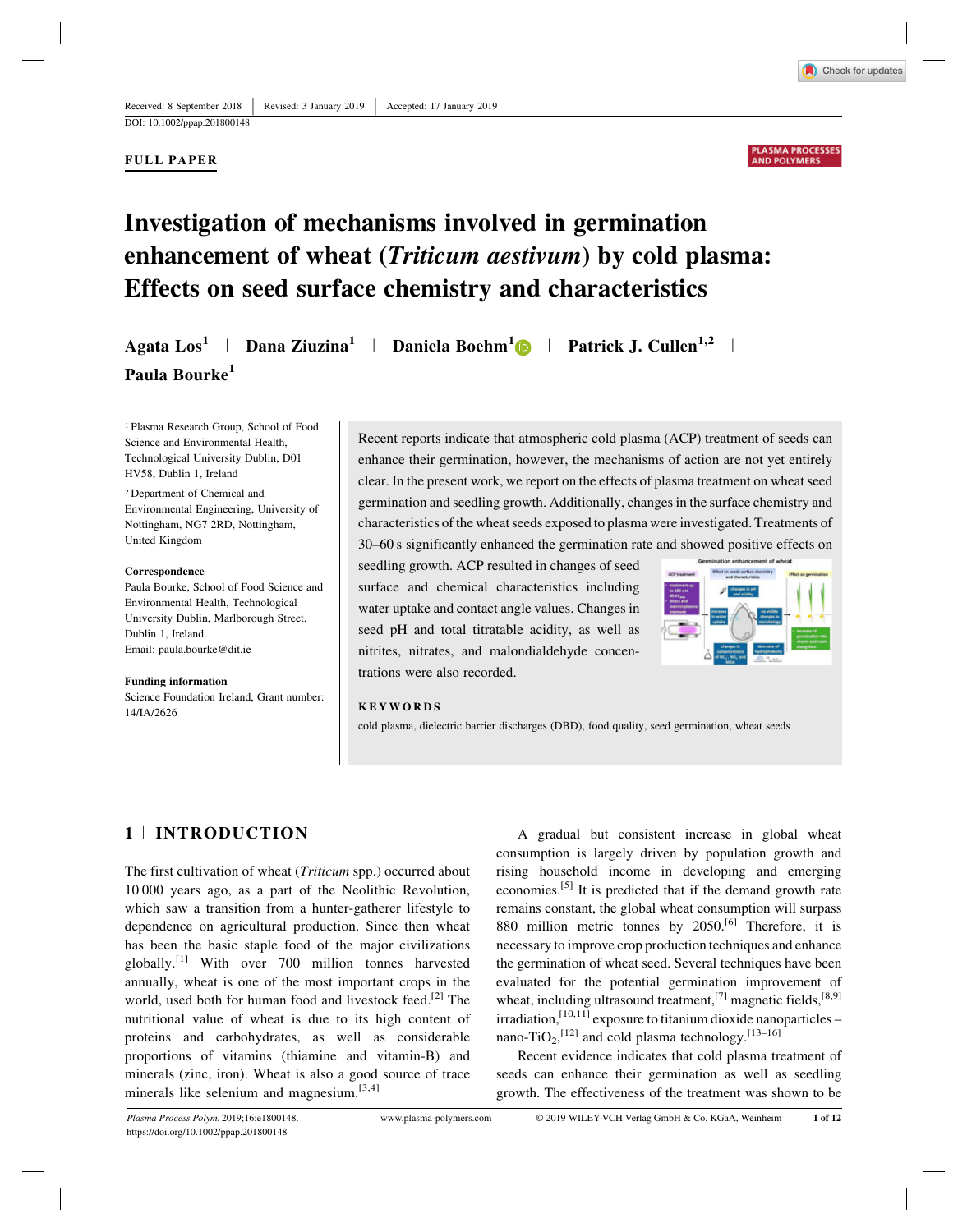dependent of the type of seed, their condition, as well as environmental factors, including climate, soil conditions, and water availability.<sup>[17]</sup> Seed germination improvement by cold plasma technology is not only beneficial for agriculture applications, but also in food processing sector with the malting, brewing, weaning foods, and specialty flours industries relying on germination as a major operation. Technologies which can enhance germination could significantly reduce energy usage, thereby contributing toward sustainability in food.<sup>[18]</sup>

Although several effects of cold plasma on the physiological and biochemical properties of seeds have been reported,<sup>[19,20]</sup> the mechanisms resulting in enhancement of seed germination and promoting the growth of the plants, are not entirely clear. The overall result can be a combination of various factors such as changes in seed surface wettability and increases in water absorption, [13,21] seed coat erosion,<sup>[22]</sup> removal of microbial contamination,[17] and changes in hormonal activities associated with plant signaling and development.<sup>[23]</sup> Cold plasma processing possess many advantages in agriculture – it operates at low temperatures and short processing times, without inducing damage to crops, foods, seeds, humans, and the environment.<sup>[18]</sup> However, as several studies have reported chemical changes to food components following plasma treatment, it is necessary to understand the biochemical interactions with food systems to determine and control the optimum plasma process designs for agriculture and  $food.$ <sup>[24,25]</sup>

The aim of this work was to provide insights into the enhancement of seeds germination and seedling growth of wheat by cold plasma technology. The objectives of the study were: (1) to investigate the influence of ACP treatment parameters on seed germination and seedling growth; (2) to assess changes of seed surface properties following plasma treatment by measurements of water uptake, moisture content, and water contact angle; (3) to explore changes of seed surface chemistry by measurements of seed pH and acidity, as well as the content of compounds which could potentially be altered by ACP treatment (hydrogen peroxide, nitrites, nitrates, and malondialdehyde); and (4) to investigate if ACP treatment induces changes in seed surface morphology by performing SEM analysis.

# **2** <sup>|</sup> **EXPERIMENTAL SECTION**

# **2.1** <sup>|</sup> **Seed material**

Organic wheat seeds (*Triticum aestivum* L., origin: Ireland) were purchased from a local retailer. Only healthy seeds without visible defects or signs of infection were selected for the studies.

# **2.2** <sup>|</sup> **Plasma system**

Plasma treatment was performed using a high-voltage dielectric barrier discharge atmospheric cold plasma system with a maximum output of  $120 \text{ kV}_{RMS}$  at 50 Hz which has been described in detail.<sup>[26,27]</sup>

#### **2.3** <sup>|</sup> **Plasma treatment**

Petri dishes (92 × 16 mm) containing 2 g (i.e., ∼60 seeds) of wheat seeds were placed inside the polypropylene container, which was sealed with air-tight film. Samples were placed either directly in the area of discharge between high voltage and ground electrode (direct treatment) or within the sealed reactor but outside of the area of discharge (indirect treatment).<sup>[28]</sup> Seeds were exposed to  $80 \,\mathrm{kV_{RMS}}$  plasma treatment under atmospheric pressure using atmospheric air as a working gas for either 30, 60, or 180 s and analyzed immediately or stored for 24 h at 15 °C to monitor the effect of extended contact time with the confined plasma-generated reactive species. Untreated control seeds were stored under identical conditions as ACP-treated seeds. Each ACP treatment was performed at least three times.

# **2.4** <sup>|</sup> **Seed germination and characteristics of seedling growth**

Plasma-treated and control wheat seeds were transferred into plastic seed trays containing one layer of filter paper moistened with 20 ml of sterile deionized water (Day 0). The trays were covered with plastic wrap to keep the moisture levels constant. Samples were incubated at room temperature in the dark for 7 days at relative humidity of 55–65% and temperature of 22–25 °C. In order to maintain sufficient moisture for germination, 10 and 20 ml of deionized water were added during the experiment on the first and third day of the test, respectively. The germination percentage was measured on the second, third, and seventh day using radicle extrusion as a criterion where a seed is considered germinated if the radicle length was  $>2$  mm.<sup>[29]</sup> Germination experiments were performed four times; number of seeds per experiment – 80 (*n* = 320). Each sample was cultivated in a separate plastic seed tray. Additionally, on the seventh day the length of the shoots and roots of 20 randomly selected germinated seeds from each sample were measured (every fourth germinated seed on the tray).

Estimated values were germination rate (*G*%), germination index (GI), and seed vigour index (SVI), calculated according to Equation  $(1)$ ,  $[13]$   $(2)$ ,  $[30]$  and  $(3)$ ,  $[31]$  respectively:

$$
G\% = (n \times 100\%)/N \tag{1}
$$

$$
GI = \sum n/d \tag{2}
$$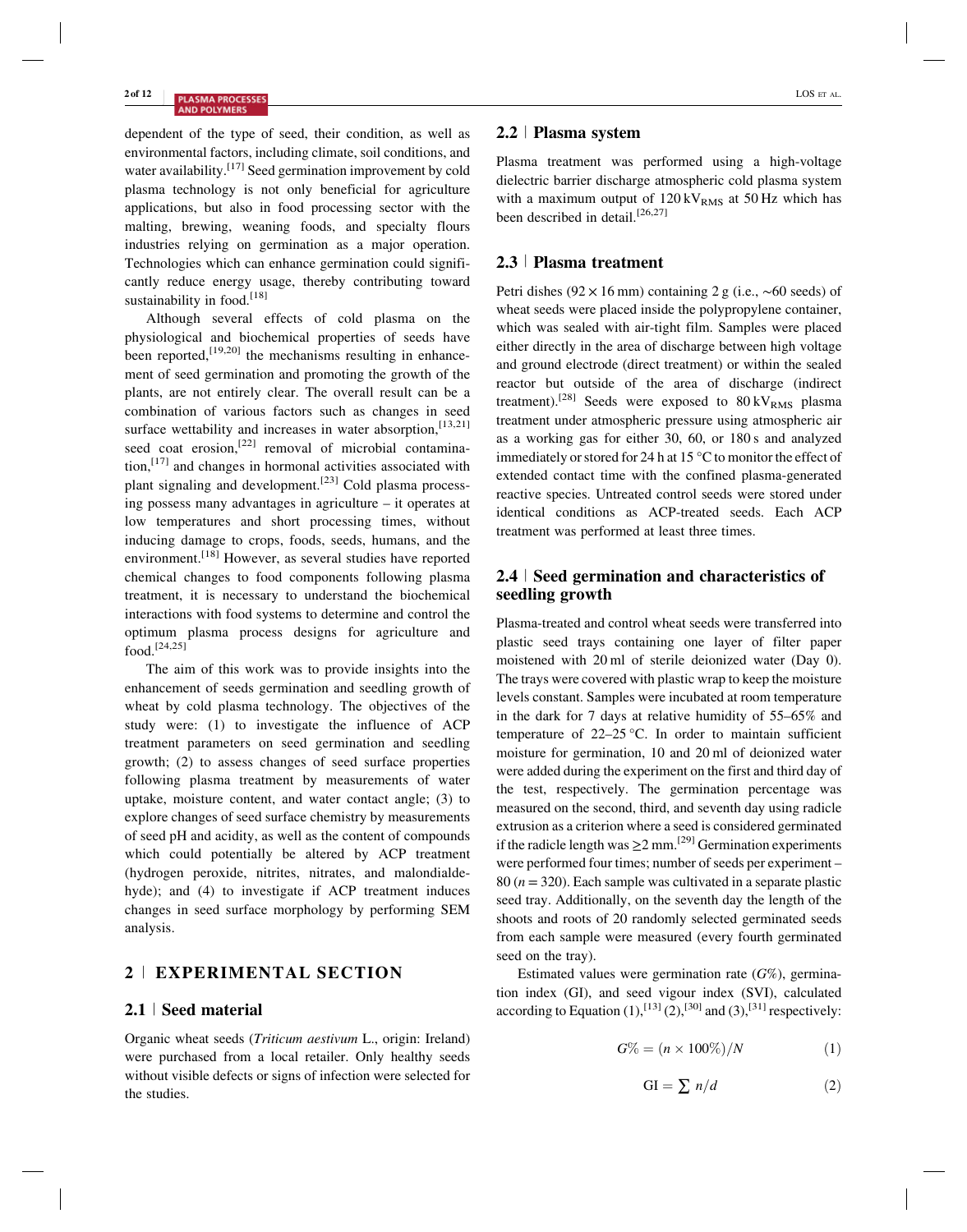$$
SVI = GI \times S \tag{3}
$$

where  $n -$  number of seeds germinated on day  $d, N -$  total number of seeds, *d* is the number of days from the beginning of the test, and *S* is the shoot length.

#### **2.5** <sup>|</sup> **Contact angle measurements**

To investigate aby-induced changes in the hydrophobicity of the wheat seed surface after plasma treatment, the apparent contact angles of deionized water (Sigma–Aldrich, Ireland) were measured as changes in the contact angle using the sessile drop technique (Theta Lite Optical Tensiometer, Biolin Scientific, UK). Analysis was performed immediately after deposition of a single droplet on the seed surface; average volume of a water droplet was  $8.56 \pm 1.62 \,\mu$ l. The images were recorded at 15 frames per second for 10 s and analyzed using the OneAttension software (v 2.1).<sup>[32]</sup> All the values reported are the mean of more than 100 data points done in triplicate (three randomly selected seeds).

### **2.6** <sup>|</sup> **Moisture content**

Moisture content of wheat seeds was determined by the oven drying method based on the loss of weight when drying under controlled conditions in an oven.<sup>[33]</sup> Seeds were dried at 105 °C for 24 h. To calculate seed moisture content, the following formula was used:

$$
MC = (w_i - w_f) \times 100\%/w_i,
$$

where MC is moisture content of seeds ( $\%$  wet basis),  $w_i$  is initial mass of the sample (before drying), and  $w_f$  is final mass of the sample (after drying).

# **2.7** <sup>|</sup> **Seed pH and acidity**

2 g of seeds were homogenized using a Nutribullet blender (model NB-101B) to obtain a fine and homogeneous flour that subsequently was mixed with 50 ml of deionized water (average pH  $-5.78 \pm 0.03$ ). The pH was determined by potentiometric measurement of the suspensions at 25 °C using an Orion pH meter (model 420A). Total titratable acidity (TTA) was determined potentiometrically by titrating the suspensions with 0.1 M sodium hydroxide (NaOH; Sigma–Aldrich) to a final value of pH 8.1 and was expressed as the amount of NaOH (ml) used.

### **2.8** <sup>|</sup> **Water uptake**

The effects of plasma on water uptake was measured according to the procedure described by Zahoranova et al.<sup>[16]</sup> with minor modifications. Briefly, 2 g (∼60 seeds) of untreated and ACP-treated seeds were weighed on an electronic balance to the nearest 0.1 mg, hydrated with 20 ml of deionized water, and incubated at 25 °C. After 2 and 8 h of the imbibition process, the seeds were blotted dry and weighed to the nearest 0.1 mg. Water uptake (WU) was determined as an increase in seed weight and was expressed in mg/seed according to the following equation:

$$
WU = (FW - DW)/60,
$$

where FW is fresh weight [mg] and DW is dry weight [mg] of the seeds.

# **2.9** <sup>|</sup> **Measurement of hydrogen peroxide**  $(\text{H}_2\text{O}_2)$ , nitrite  $(\text{NO}_2)$ , nitrate  $(\text{NO}_3)$ , and **malondialdehyde (MDA) concentrations**

The concentrations of hydrogen peroxide  $(H_2O_2)$ , nitrite  $(NO<sub>2</sub><sup>-</sup>)$ , nitrate  $(NO<sub>3</sub><sup>-</sup>)$ , and MDA in untreated and ACPtreated seeds were compared. 2 g of seeds were homogenized to a fine and homogeneous flour. The sample of flour  $(0.5 \text{ g})$  was mixed with 5 ml of either 20% (w/v) trichloroacetic acid (TCA; Sigma–Aldrich) (analysis of  $H_2O_2$  or MDA) or deionized water (analysis of NO<sub>2</sub><sup>-</sup> or NO<sub>3</sub><sup>-</sup>). The samples were centrifuged at  $3500 \times g$  for 20 min and aliquot of the supernatant was used for the further analyses.

Hydrogen peroxide  $(H_2O_2)$  concentration measurement was based on the oxidation of potassium iodide (KI; Sigma– Aldrich) to iodine and spectrophotometric measurement at 390 nm.[34] Briefly, 50 μl of phosphate buffer and 100 μl of 1 M KI solution were added to 50 μl of sample. After 30 min incubation, absorbance was read on a spectrophotometric plate reader at 390 nm.

The concentration of nitrite  $(NO<sub>2</sub><sup>-</sup>)$  was determined using Griess reagent (Sigma–Aldrich).[35] 100 μl Griess reagent was added to 100 μl of sample. After 30 min incubation, absorbance was read at 548 nm. Results were expressed as  $\mu$ mol g<sup>-1</sup> seed.

The concentration of nitrate  $(NO<sub>3</sub><sup>-</sup>)$  was determined photometrically by 2,6-dimethyl phenol (DMP) using the Spectroquant nitrate assay kit (Merck, Germany). Samples were pre-treated with sulfamic acid to eliminate nitrite interference. Results were expressed as  $\mu$ mol g<sup>-1</sup> seed.

A standard curve of known  $H_2O_2$  ([Perhydrol<sup>®</sup>] for analysis EMSURE<sup>®</sup> ISO), NO<sub>2</sub><sup>-</sup> (sodium nitrite, Sigma-Aldrich), and  $NO_3$ <sup>-</sup> (sodium nitrate, Sigma-Aldrich) concentrations was included on each plate and used to convert absorbance into the concentration values.

To determine MDA concentrations, the thiobarbituric acid (TBA) test was used.<sup>[36]</sup> 0.5 ml of the sample was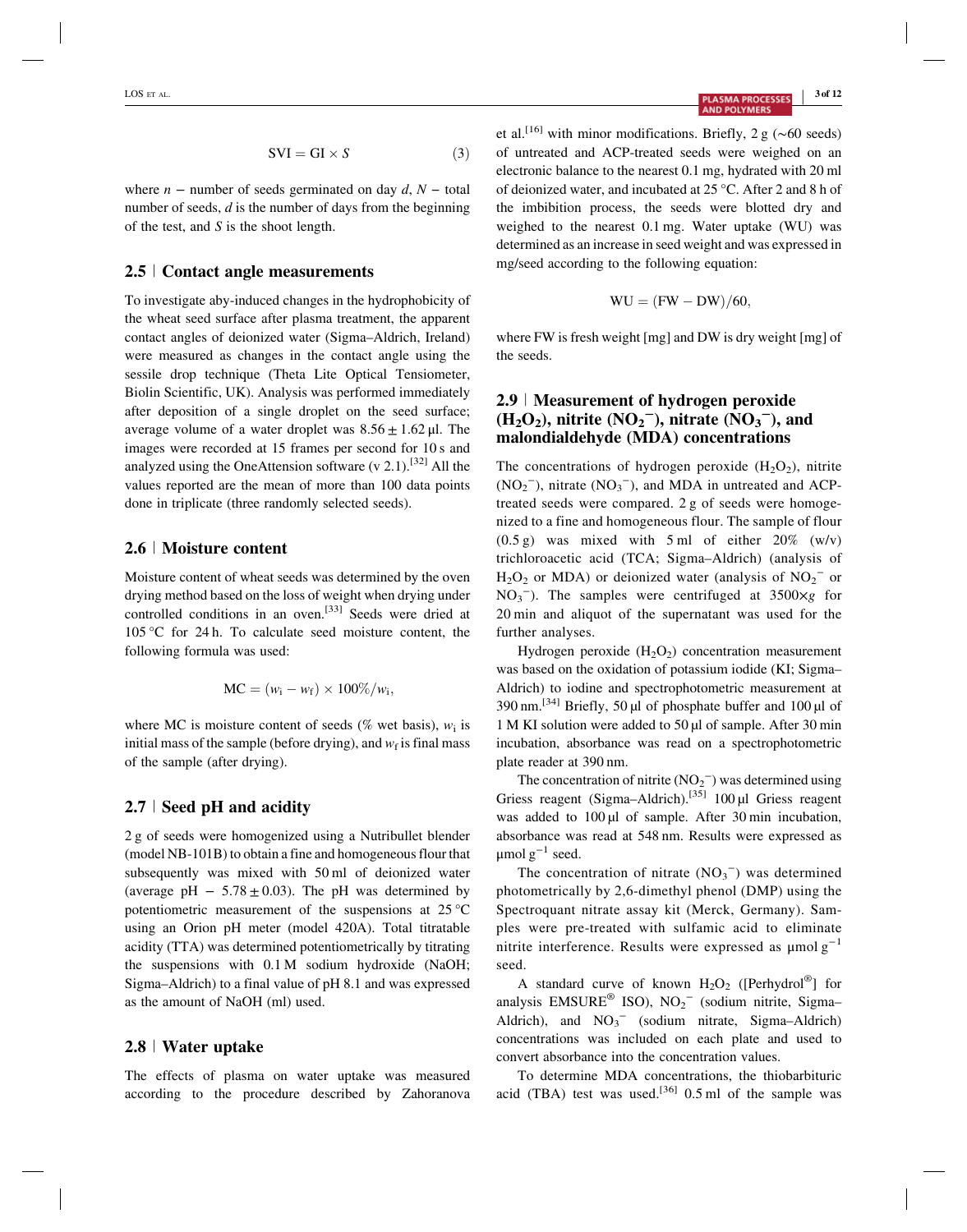mixed with 0.5 ml of 20% TCA containing 0.5% (w/v) TBA (Sigma–Aldrich) and  $25 \mu$ l 4% (w/v) butylated hydroxytoluene (BHT; Sigma–Aldrich) in ethanol. The mixture was heated at 95 °C for 30 min and then cooled on ice. The samples were centrifuged at 10 000*×g* for 15 min and the absorbance was measured at 532 nm. The value for nonspecific absorption at 600 nm was subtracted. The concentration of MDA was calculated using an extinction coefficient of  $155 \text{ mM}^{-1} \text{ cm}^{-1}$ . Results were expressed as nmol  $g^{-1}$  seed.

# **2.10** <sup>|</sup> **Scanning electron microscopy (SEM)**

The effect of ACP treatment on wheat seed was analyzed by SEM. Samples were prepared according to the procedure described by Ziuzina et al.<sup>[37]</sup> and examined visually using a FEI Quanta three-dimensional FEG Dual Beam SEM (FEI Ltd., Hillsboro, USA) at 5 kV.

# **2.11** <sup>|</sup> **Statistical analysis**

Statistical analysis was performed using SPSS statistics 21 Software (SPSS Inc., Chicago, USA). The values of germination parameters and seeds characteristics following ACP treatment were subjected to analysis of variance (ANOVA). Means of ACP-treated and untreated controls were compared according to the method of Fisher's Least Significant Difference-LSD at the 0.05 level.

# **3** <sup>|</sup> **RESULTS AND DISCUSSION**

# **3.1** <sup>|</sup> **Effect of ACP treatment on germination of wheat seeds**

In the present study, a stimulative effect of short duration of plasma treatment on germination parameters of wheat seed was noted. Similar trends were observed for plasma treatments employing either 0 or 24 h post-treatment retention times of the generated species within the reactor, however, the germination rate values were higher for seeds stored in the reactive environment for 24 h compared to the seeds planted without such a species exposure (Table 1). Regardless to posttreatment retention time (0 or 24 h), the longest treatment time used in the study, i.e., 180 s, had a negative effect on germination and significantly decreased germination rate measured on Day 2 (both direct and indirect modes of exposure) and Day 3 (direct exposure). No differences between germination rates of samples treated for 180 s and untreated seeds were noted after 7 days. For samples without a post-treatment retention time, the germination rate of seeds treated for 30 s with direct mode of exposure at the end of the test (day 7) was significantly higher (7.5%) compared to samples not subjected to plasma, while significant increases of 8.9 and 9.4% were noted for 30 and 60 s of indirect treatment, respectively. Similarly, ACP treatment combined with 24 h of retention resulted in a significantly improved germination, with the measured differences observed on Day 3 retaining significantly higher values than the control

| <b>TABLE 1</b> Effect of ACP treatment on germination rate of wheat seeds |
|---------------------------------------------------------------------------|
|---------------------------------------------------------------------------|

|                               |                  |                           | Germination rate [%]               |                             |                          |
|-------------------------------|------------------|---------------------------|------------------------------------|-----------------------------|--------------------------|
| Post-treatment retention time | Mode of exposure | <b>Treatment time</b> [s] | Day 2                              | Day 3                       | Day 7                    |
| 0 <sub>h</sub>                | Control          | $\overline{\phantom{m}}$  | $28.4 \pm 4.7^{\text{d,e}}$        | $45.9 \pm 5.8^{\rm b,c}$    | $64.4 \pm 3.7^{\rm a}$   |
|                               | Direct           | 30                        | $40.3 \pm 3.7$ <sup>f</sup>        | $56.9 \pm 6.0^{\rm d}$      | $71.9 \pm 5.3^{b,c}$     |
|                               |                  | 60                        | $17.8 \pm 4.2^{a,b}$               | $41.9 \pm 5.6^{a,b}$        | $61.6 \pm 1.0^a$         |
|                               |                  | 180                       | $13.1 \pm 2.6^a$                   | $35.0 \pm 6.2^{\rm a}$      | $60.0 \pm 5.9^{\rm a}$   |
|                               | Indirect         | 30                        | $33.8 \pm 4.6^e$                   | $57.8 \pm 4.6^{\rm d}$      | $73.3 \pm 2.6^{\rm b,c}$ |
|                               |                  | 60                        | $26.9 \pm 2.3^{\text{c,d}}$        | $53.1 \pm 6.4^{\text{c,d}}$ | $73.8 \pm 5.1^{\circ}$   |
|                               |                  | 180                       | $22.2 \pm 1.6^{\rm b,c}$           | $45.0 \pm 3.6^{\rm b,c}$    | $65.9 \pm 2.0^{a,b}$     |
| 24h                           | Control          |                           | $59.4 \pm 4.9^{\text{c,d}}$        | $64.4 \pm 3.4^b$            | $66.6 \pm 2.8^{\rm a}$   |
|                               | Direct           | 30                        | $65.6 \pm 4.4^d$                   | $72.5 \pm 2.3^{\circ}$      | $77.8 \pm 2.8^{\rm b}$   |
|                               |                  | 60                        | $52.5 \pm 3.2^{\rm b,c}$           | $64.1 \pm 3.9^b$            | $67.8 \pm 1.8^{\rm a}$   |
|                               |                  | 180                       | $41.3 \pm 6.9^{\rm a}$             | $54.4 \pm 5.5^{\rm a}$      | $64.1 \pm 3.2^{\rm a}$   |
|                               | Indirect         | 30                        | $62.8 \pm 1.8$ <sup>d</sup>        | $71.6 \pm 3.4^{\circ}$      | $80.0 \pm 3.2^b$         |
|                               |                  | 60                        | $61.3 \pm 2.3^{\text{c,d}}$        | $73.1 \pm 4.2$ <sup>c</sup> | $81.3 \pm 3.5^{\rm b}$   |
|                               |                  | 180                       | $50.0 \pm 9.2^{\text{a},\text{b}}$ | $58.1 \pm 3.4^{a,b}$        | $65.6 \pm 2.3^{\rm a}$   |

Different letters indicate significant difference between the control and ACP-treated samples within each post-treatment retention time (*p* < 0.05). Experiments were performed four times (number of seeds per experiment − 80).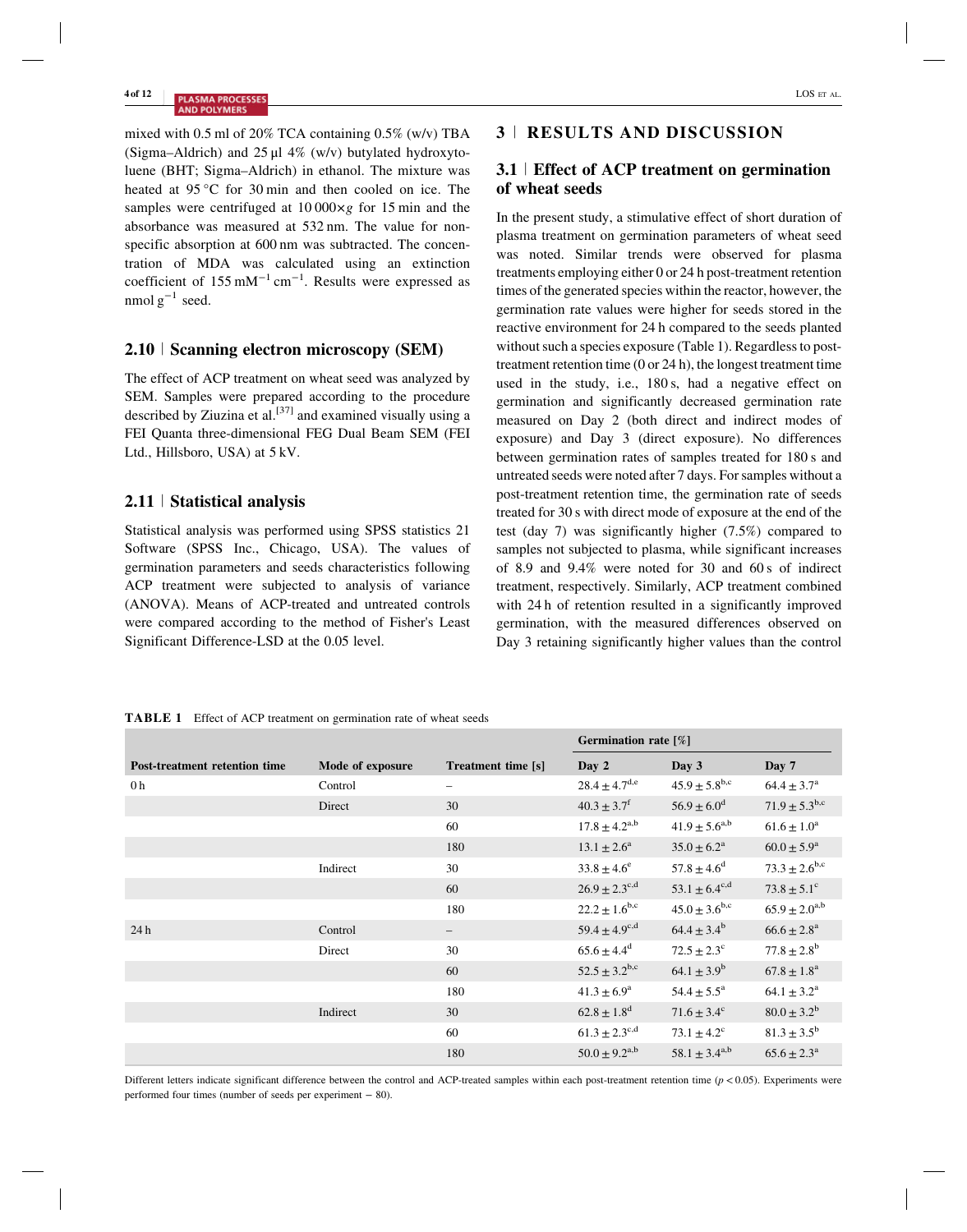LOS ET AL. **3 of 12 13 of 12 3 of 12 3 of 12 3 of 12 3 of 12 3 of 12 3 of 12 3 of 12 3 of 12 3 of 12 3 of 12 3 of 12 3 of 12 3 of 12 3 of 12 3 of 12 3 of 12 3 of 12 3 of 12 3 of 12**

samples over the test period. On Day 7, short duration direct ACP treatment (30 s) increased the germination rate by 11.2%. Indirect treatments of 30 and 60 s enhanced germination by 13.4 and 14.7%, respectively. Overall, regardless to retention time, the highest values of germination rate on Day 7 were obtained for the seeds subjected to indirect ACP treatment for 60 s, which corresponded to 73.8 and 81.3% for 0 and 24 h retention time, respectively, as compared to germination rate of untreated seeds.

Similar trends were noted for the samples with a 0 h retention time regarding germination and SVI (Table 2), where 60 and 180 s of direct ACP treatment affected the parameters negatively, whereas both direct and indirect short duration (30 s) treatments significantly improved the quality of the seeds by increasing their GI and SVI. For the samples subjected to plasma treatment followed by 24 h of retention time (Table 2) a negative effect from 180 s treatment (both direct and indirect) on the GI value was observed, while 30 s of direct ACP significantly improved the parameter by 12.3%. Insignificant increases in GI were observed for 30 and 60 s indirect exposure – with 9.9 and 9.8%, respectively. Regardless of mode of exposure, 30 and 60 s ACP resulted in a significant increase of SVI.

No differences between the control and treated samples were observed for shoot length of the wheat seeds without a post-treatment retention time except the sample treated directly for 30 s (Figure 1). In contrast, shoots of all ACPtreated samples stored for 24 h were significantly longer than those of untreated seeds except for samples treated directly for

180 s. Again, the highest increase, i.e., 25%, was observed for seeds treated indirectly for 60 s. Regardless of retention time, there was a significant increase in root length for all treated seeds in comparison with the control samples. It is evident that research on the gene expression and plant hormonal levels of wheat is required to elucidate the plasma interactions with a live plant system in order to explain the specific responses observed in this work, namely root elongation associated with shoot length decrease. Tailoring the plasma reactive species specificity may be a useful approach in order to understand the plant system biological responses to this technology and how to control it.

Several authors have investigated the effect of plasma on the germination of wheat, however, the results are not consistent. A number of studies reported significant improvements of wheat germination rates as a result of short plasma treatment,[14,38,39] while in other reports such effect was not observed.<sup>[13,40]</sup> Dobrin et al.<sup>[13]</sup> noted that plasma had minimal effects on seeds germination rate, however, the treatment impacted the plant's roots and sprouts, which were longer and heavier than those of the untreated controls. Similarly, Šerá et al. $[41]$  observed that the rate of germination of ACP-treated and untreated wheat did not differ on the 8th and 12th days after planting, however, it was significantly higher for seeds subjected to plasma for 300 s at the beginning of the experiment (4th day). Zahoranová et al. [16] reported that the germination rate, dry weight, and vigour of the seedlings significantly increased for plasma treatment from 20 to 50 s with the highest positive responses for 30 s of treatment time

| <b>Post-treatment retention</b><br>time | Mode of<br>exposure | <b>Treatment time</b><br>[s] | Mean<br>germination<br>time [days] | <b>Germination</b><br>index | Seed vigour<br>index              |
|-----------------------------------------|---------------------|------------------------------|------------------------------------|-----------------------------|-----------------------------------|
| 0 <sub>h</sub>                          | Control             | -                            | $4.7 \pm 0.2^{a,b,c}$              | $31.0 \pm 3.3^{\text{c,d}}$ | $2688.7 \pm 284.2^{\text{c,d}}$   |
|                                         | Direct              | 30                           | $4.5 \pm 0.0^a$                    | $39.5 \pm 2.8$ <sup>f</sup> | $3656.0 \pm 400.7^e$              |
|                                         |                     | 60                           | $4.9 \pm 0.2$ <sup>d,e</sup>       | $25.3 \pm 2.9^{a,b}$        | $2141.9 \pm 295.8^{a,b}$          |
|                                         |                     | 180                          | $5.1 \pm 0.1^e$                    | $21.4 \pm 2.5^{\rm a}$      | $1824.6 \pm 175.6^a$              |
|                                         | Indirect            | 30                           | $4.5 \pm 0.0^{a,b}$                | $37.0 \pm 3.5^{\text{e,f}}$ | $3589.3 \pm 121.0^e$              |
|                                         |                     | 60                           | $4.7 \pm 0.2^{\rm b,c,d}$          | $33.3 \pm 2.2^{d,e}$        | $2928.5 \pm 155.9^{\mathrm{d}}$   |
|                                         |                     | 180                          | $4.8 \pm 0.1^{\text{c,d}}$         | $28.4 \pm 0.7^{b,c}$        | $2401.5 \pm 118.3$ <sup>b,c</sup> |
| 24h                                     | Control             | -                            | $4.1 \pm 0.0^a$                    | $48.5 \pm 3.1^{\text{c,d}}$ | $3271.1 \pm 346.8^{a,b}$          |
|                                         | Direct              | 30                           | $4.1 \pm 0.0^{a,b}$                | $54.5 \pm 2.5^e$            | $4353.0 + 296.0^{\circ}$          |
|                                         |                     | 60                           | $4.2 \pm 0.0^{a,b}$                | $45.8 \pm 2.3^{b,c}$        | $3613.4 \pm 198.4^{\circ}$        |
|                                         |                     | 180                          | $4.4 \pm 0.1^{\circ}$              | $38.3 \pm 4.1^a$            | $2631.3 \pm 249.8^a$              |
|                                         | Indirect            | 30                           | $4.2 \pm 0.0^{a,b}$                | $53.4 \pm 1.9^{d,e}$        | $4472.6 + 124.0^{\mathrm{d}}$     |
|                                         |                     | 60                           | $4.2 \pm 0.0^{\rm b}$              | $53.3 \pm 2.4^{\text{d,e}}$ | $4483.5 \pm 219.9$ <sup>d</sup>   |
|                                         |                     | 180                          | $4.2 \pm 0.1^{\rm b}$              | $43.0 \pm 4.8^{a,b}$        | $3329.5 \pm 354.3^{b,c}$          |

**TABLE 2** Effect of ACP treatment on germination parameters of wheat seeds

Different letters indicate significant difference between the control and ACP-treated samples within each post-treatment retention time (*p* < 0.05). Experiments were performed four times (number of seeds per experiment − 80).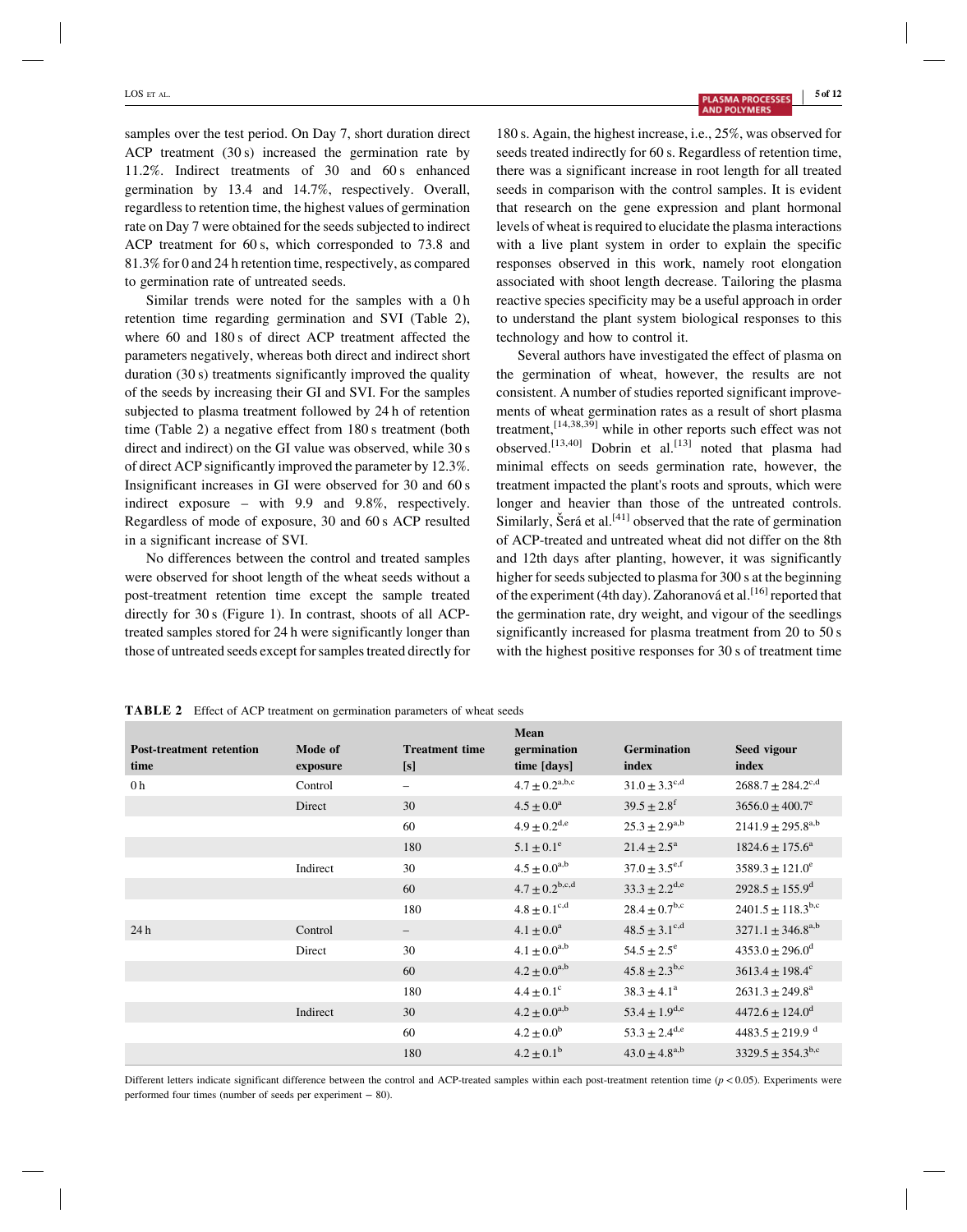

**FIGURE 1** (a and b) Shoots and roots length [mm] of wheat seedlings on the 7th day after sowing. ACP treatment (a) without and (b) combined with 24 h post-treatment retention time. Different letters indicate significant difference between the control and ACP-treated samples within each post-treatment retention time  $(p < 0.05)$ 

(21% higher germination rate), however, longer plasma treatments (70 and 80 s) significantly inhibited all measured growth parameters in comparison to the control samples. Similarly, this work demonstrated that wheat germination and plant growth parameters can be induced with short plasma treatments (30–60 s). In contrast longer treatment inhibited plant formation and growth. However, other plasma processing parameters, such as mode of exposure and contact time between the plasma reactive species and seeds can also play an important role in modulating plant responses. For instance, 60 s of treatment in combination with indirect mode and extended retention time of 24 h positively influenced wheat growth parameters of germination rate, germination, and seed vigour indices. This can be attributed to the enhanced physico-chemical interactions between the seeds and the longer-lived plasma reactive species prevalent with extended contained storage time. In general, higher plasma doses (achieved with higher voltage, longer treatment time, direct mode of exposure, and extended post-treatment contact time) can be useful when microbial decontamination of seeds is required. Our earlier work clearly demonstrated high potential of ACP for the control of native microflora,

pathogenic bacterial, and fungal challenge microorganisms.[28] Therefore, taking into account results from previous work and the results of the current research, it can be concluded that short ACP treatment times can be adapted for seed germination enhancement, whereas longer treatments are needed for efficient microbial decontamination.

# **3.2** <sup>|</sup> **Changes in the surface chemistry and characteristics of the wheat seeds after ACP treatment**

### **3.2.1** <sup>|</sup> **Effect on seed hydrophobicity, moisture content, and water uptake**

The changes in wetting properties of seeds surfaces due to plasma treatment were observed by several authors. Bormashenko et  $al.^{[21]}$  observed that the hydrophilic properties of seed increased considerably after 15 s of plasma treatment and noted a dramatic decrease in the apparent contact angle 115°–0°. The effect on water absorption was less pronounced with the change in wettability resulting in small increases in imbibition (water uptake). In another study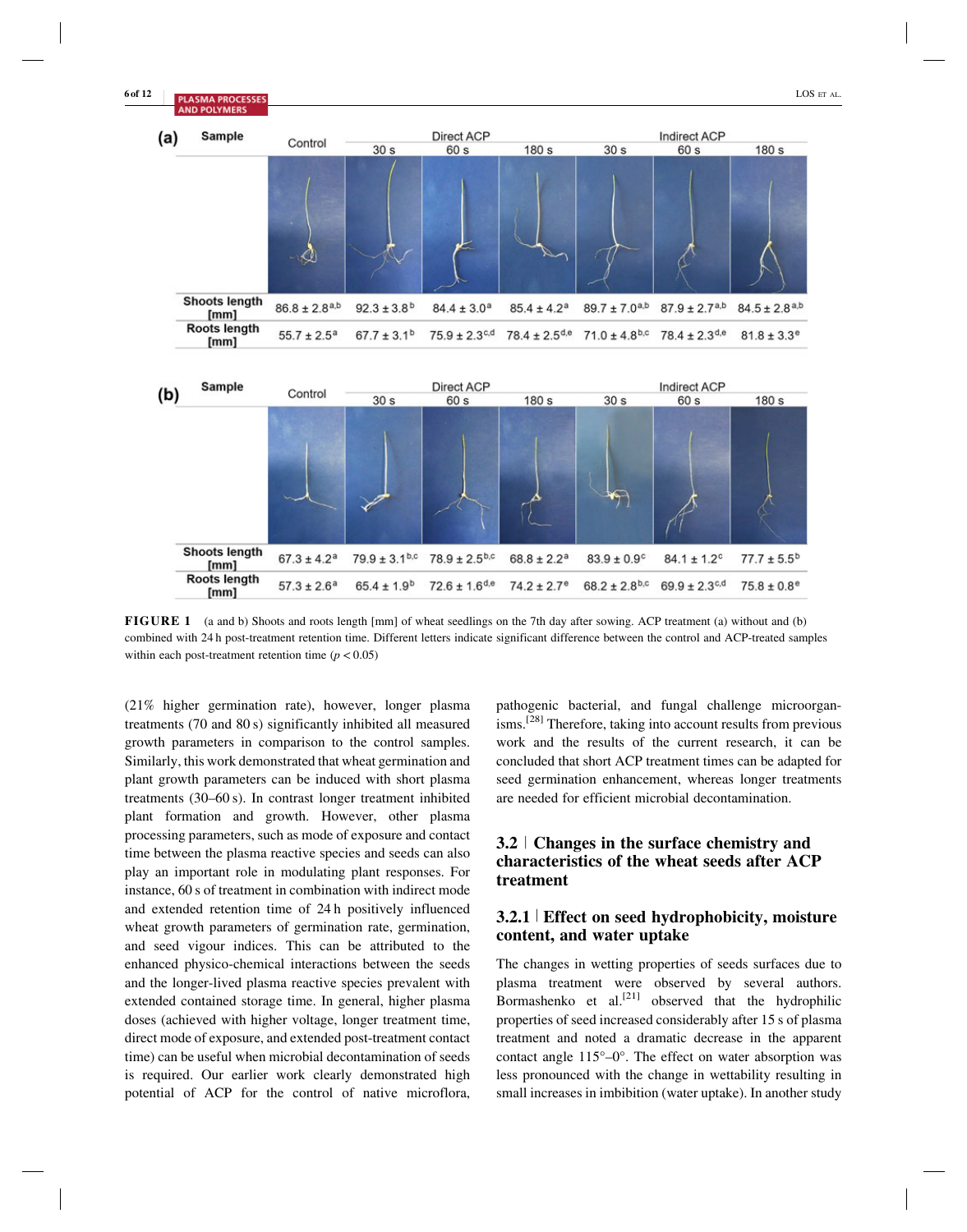a decrease in wheat seed contact angle was also reported  $(92 \pm 0.73^{\circ} \text{ to } 53 \pm 0.85^{\circ})$ , accompanied by a 10–15% rise in water absorption.<sup>[13]</sup> In our study, contact angle measurements were employed as an indicator of the effect of ACP treatment on the hydrophobicity of the wheat seed's surface (Table 3 and Figure 2). The effect of the mode of plasma exposure on the apparent contact angle values of deionized water deposited on the seed was evident regardless of the retention time. Direct plasma treatment dramatically decreased the apparent contact angles for all the treatment times used in the study (30, 60, and 180 s), whereas indirect ACP did not affect the surface hydrophobic properties – i.e., the water contact angle remained larger than  $90^{\circ}$ .<sup>[42]</sup>

Changes to the surface coating after plasma treatment also can be associated with enhancement of water permeability into the seeds, which is an important factor affecting germination parameters.<sup>[17]</sup> Water absorption (imbibition) is an essential step to ensure a nutrient supply to the germinating embryo and for generation of energy required to initiate the germination process and seedling growth.<sup>[43]</sup> For seeds with a thick coat and low permeability, plasma treatments can improve the surface hydrophilicity and enhance water uptake, which stimulates germination.

The ability of untreated and ACP-treated wheat seeds to absorb water was tested in this study. The results for the samples with a 0 h retention time showed no significant differences in water uptake between plasma treated and control seeds after either 2 or 8 h of imbibition (Figure 3). However, the results obtained for ACP treatment combined

with 24 h of retention time showed that in general the seeds treated with plasma absorbed more water than the untreated seeds (Figure 4). Water uptake of seeds treated directly for 60 and 180 s after 2-h imbibition was significantly higher than that of control samples with 7.12 and 6.90 mg of water per seed, respectively, while untreated seeds took up on average 5.23 mg/seed. The changes in water uptake were more evident after 8 h of imbibition where the control seeds took up 10.02 mg/seed of water. A significant increase in water uptake was noted for seeds treated for 60 and 180 s, both directly (12.12 and 12.39 mg/seed, respectively) and indirectly (11.72 and 12.06 mg/seed, respectively). The capacity of seeds to uptake water is an essential parameter that will determine seed germination and yields. An increase of water uptake of wheat seeds as the result of plasma treatment was observed in previous work.<sup>[16]</sup> Current study demonstrates that higher plasma doses can affect physical characteristics of seeds resulting in an increased water uptake and the contact angle, which, however, will not always be associated with an improved seeds germination rates.

ACP treatment alone or combined with 24 h of posttreatment retention time did not affect the moisture content of the wheat seeds significantly (Table 3). It was recorded that temperature of the samples treated directly increased on average by 1.4, 2.9, and  $5.9^{\circ}$ C for 30, 60, and 180 s of treatment, respectively, however, a slight temperature increase of the samples did not cause a decrease of seeds' weight by possible evaporation of water. No changes of temperature were noted for the samples subjected to indirect

| <b>Post-treatment</b><br>retention time | Mode of<br>exposure | <b>Treatment</b><br>time [s] | <b>Water contact</b><br>angle $[°]$ | <b>Moisture</b><br>content $[\%]$ | pH                           | <b>Total titratable</b><br>acidity [mL] |
|-----------------------------------------|---------------------|------------------------------|-------------------------------------|-----------------------------------|------------------------------|-----------------------------------------|
| 0 <sub>h</sub>                          | Control             | -                            | $106.42 \pm 4.38^b$                 | $12.13 \pm 0.84^{\text{a}}$       | $5.92 \pm 0.06^{\rm b,c}$    | $0.56 \pm 0.03^{\text{a}}$              |
|                                         | Direct              | 30                           | $87.23 \pm 1.23^{\rm a}$            | $12.01 \pm 0.86^{\text{a}}$       | $5.75 \pm 0.03^{\text{a}}$   | $0.70 \pm 0.04^c$                       |
|                                         |                     | 60                           | $86.98 \pm 3.75^{\text{a}}$         | $11.69 \pm 0.19^a$                | $5.74 \pm 0.00^{\circ}$      | $0.73 \pm 0.01^{\circ}$                 |
|                                         |                     | 180                          | $87.28 \pm 0.83^a$                  | $11.55 \pm 0.27^{\rm a}$          | $5.76 \pm 0.00^a$            | $0.73 \pm 0.01^{\circ}$                 |
|                                         | Indirect            | 30                           | $107.11 \pm 2.41^{\rm b}$           | $11.20 \pm 0.05^{\text{a}}$       | $5.92 \pm 0.04^{b,c}$        | $0.57 \pm 0.02^{a,b}$                   |
|                                         |                     | 60                           | $107.73 \pm 3.24^{\rm b}$           | $11.14 \pm 0.56^{\circ}$          | $5.94 \pm 0.01^{\circ}$      | $0.56 \pm 0.00^a$                       |
|                                         |                     | 180                          | $104.38 \pm 0.97^{\rm b}$           | $12.22 \pm 0.54^{\text{a}}$       | $5.86 \pm 0.03^b$            | $0.61 \pm 0.01^{\rm b}$                 |
| 24h                                     | Control             | $\qquad \qquad -$            | $107.75 \pm 4.08^{\circ}$           | $12.71 \pm 2.85^{\text{a}}$       | $5.96 \pm 0.01^e$            | $0.57 \pm 0.01^a$                       |
|                                         | Direct              | 30                           | $92.23 \pm 1.33^b$                  | $13.34 \pm 3.03^{\circ}$          | $5.64 \pm 0.05^{\text{c,d}}$ | $0.84 \pm 0.06^{\rm b,c}$               |
|                                         |                     | 60                           | $87.83 \pm 1.67^{a,b}$              | $13.36 \pm 1.13^{\circ}$          | $5.61 \pm 0.02^{b,c}$        | $0.86\pm0.03^{\rm b,c,d}$               |
|                                         |                     | 180                          | $86.94 \pm 2.80^a$                  | $13.03 \pm 1.98^{\text{a}}$       | $5.42 \pm 0.04^a$            | $0.96 \pm 0.00^{\rm d}$                 |
|                                         | Indirect            | 30                           | $107.66 \pm 1.06^{\circ}$           | $13.28 \pm 0.43^{\circ}$          | $5.70 \pm 0.05^{\rm d}$      | $0.80 \pm 0.07^{\rm b}$                 |
|                                         |                     | 60                           | $109.49 \pm 3.03$ <sup>c</sup>      | $13.09 \pm 0.85^{\text{a}}$       | $5.68 \pm 0.03^{\text{c,d}}$ | $0.89 \pm 0.05^{\rm b,c,d}$             |
|                                         |                     | 180                          | $109.00 \pm 1.55$ <sup>c</sup>      | $13.21 \pm 0.12^a$                | $5.55 \pm 0.04^b$            | $0.93 \pm 0.04^{\text{c,d}}$            |

**TABLE 3** Effect of ACP treatment on properties of wheat seeds

Different letters indicate significant difference between the control and ACP-treated samples within each post-treatment retention time (*p* < 0.05). Experiments were performed three times (number of seeds per experiment in water contact angle measurements – 3; number of seeds per experiment in moisture content, pH and total titratable acidity measurements – 2 g, i.e.,  $~\sim 60$  seeds).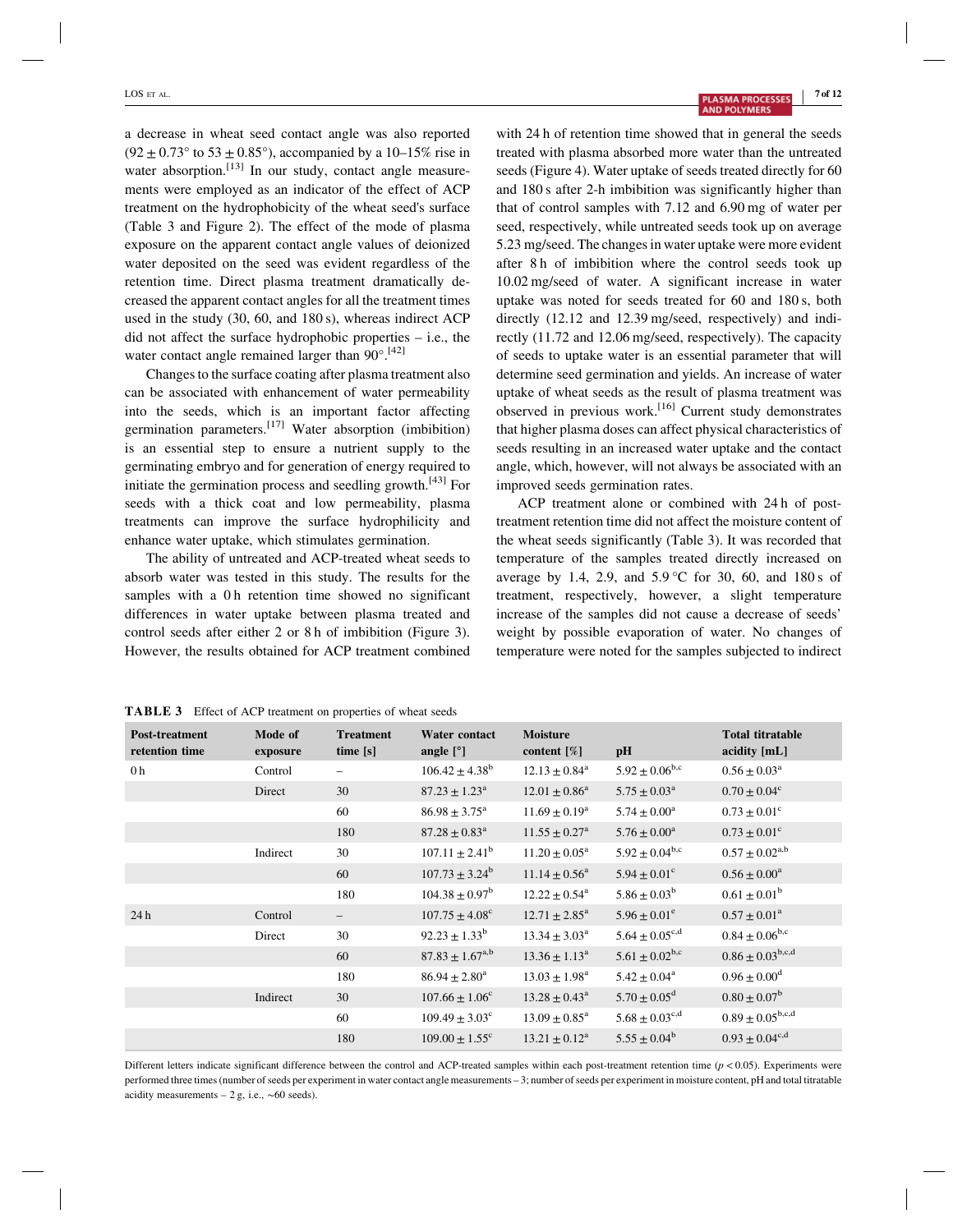**2 of 12 PLASMA PROCESSES** LOS ET AL.  $(a)$  $(b)$ 

**FIGURE 2** (a and b) Droplets of water deposited on wheat seed: (a) untreated and (b) ACP-treated directly for 180 s (without post-treatment retention time)

treatment. It should be noted that the moisture content values of the samples stored for 24 h at 15 °C were slightly higher than those of the samples assessed immediately after the treatment, which could be due to water condensation inside the incubator in which the samples were stored. Similarly, Selcuk et al.<sup>[40]</sup> reported an insignificant increase or decrease  $(\pm 0.9\%)$  in moisture content of wheat treated with air gases or SF<sub>6</sub> plasma.

# **3.2.2** <sup>|</sup> **Effect on seeds pH and acidity**

Changes in pH values and TTA of wheat seeds after plasma treatment were investigated and a correlation of these two parameters measured within the samples with the same posttreatment retention time were observed (Table 3). For the samples with 0 h retention time, a significant decrease of pH and increase of TTA were noted for all samples treated with



**FIGURE 3** (a and b) Effect of ACP treatment without posttreatment retention time on water uptake of wheat seeds: (a) 2 and (b) 8 h of imbibition time. Vertical bars represent standard deviation. Different letters indicate significant difference between the control and ACP-treated samples within each post-treatment retention time  $(p < 0.05)$ . Experiments were performed three times (number of seeds per experiment − 2 g, i.e., ∼60 seeds)



**FIGURE 4** (a and b) Effect of ACP treatment combined with 24 h post-treatment retention time on water uptake of wheat seeds: (a) 2 and (b) 8 h of imbibition time. Vertical bars represent standard deviation. Different letters indicate significant difference between the control and ACP-treated samples within each post-treatment retention time  $(p < 0.05)$ . Experiments were performed three times (number of seeds per experiment – 2 g, i.e., ~60 seeds)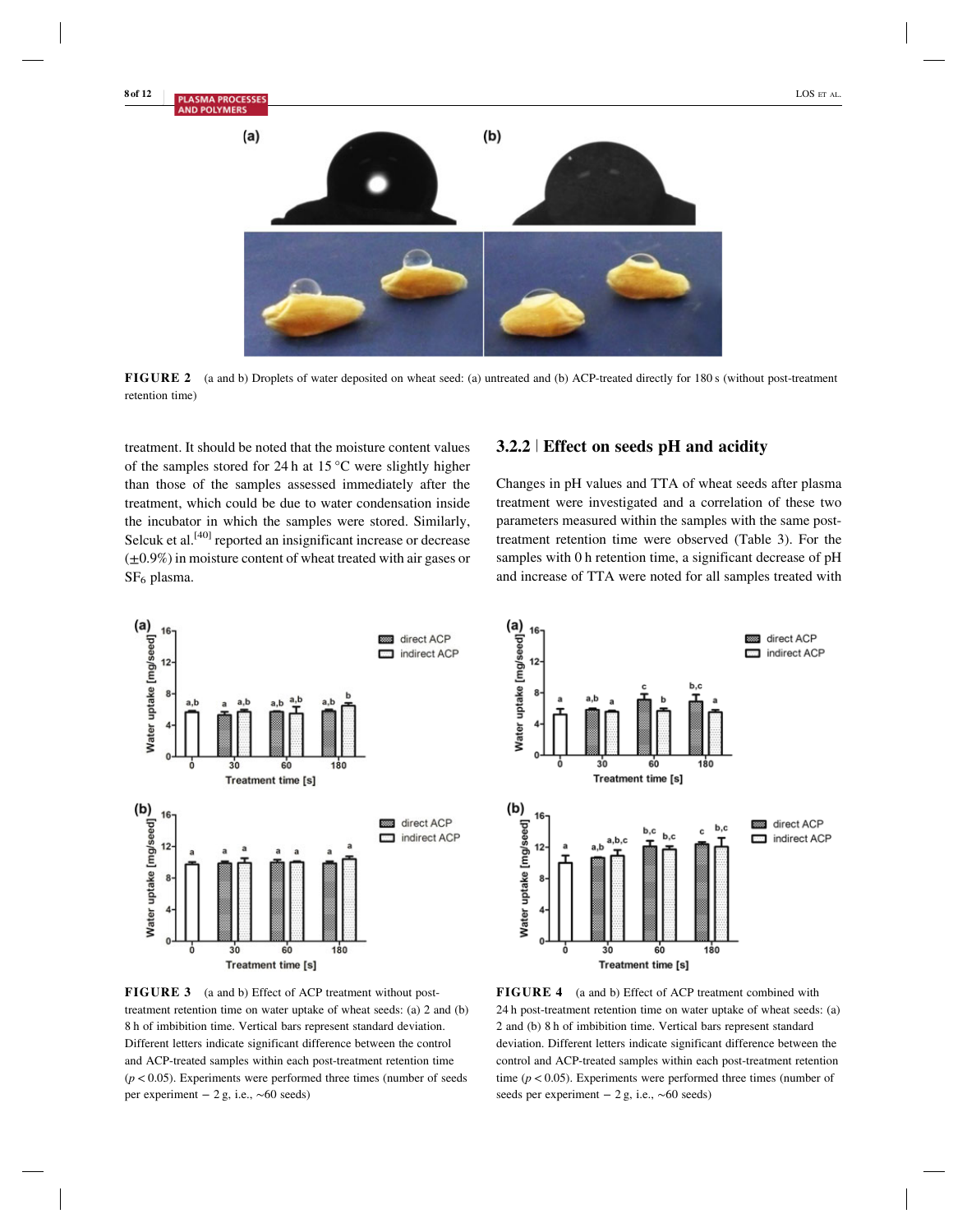the direct mode of plasma exposure. The longest indirect treatment used in the study, i.e., 180 s, also significantly increased seed TTA. Extending the retention time up to 24 h resulted in a significant decrease of pH (to pH 5.42 after direct 180 s treatment and 24 h retention) and increase of acidity for all the ACP-treated seeds. Similarly, Lee et al. $[44]$  observed reduced pH of brown rice due to the plasma treatment. This could be attributed to longer contact time between the seeds and generated plasma reactive nitrogen species, which could react with seeds components thereby lowering the seeds pH. In other studies, no significant differences in pH values after cold plasma treatment were observed for other foods such as meat,  $[45]$  cherry tomatoes,  $[46]$  and white grape juice.  $[47]$ 

# **3.2.3** <sup>|</sup> **Effect of ACP treatment on** concentrations of  $H_2O_2$ ,  $NO_2^-$ ,  $NO_3^-$ , and **MDA in seeds**

In a study performed by Bormashenko et al., $^{[21]}$  TOF-SIMS spectroscopy showed a significant increase in the concentration of oxygen- and nitrogen-containing groups at the surface of the plasma-treated seeds of lentils, beans, and wheat. Similarly, oxidation of the outer layers of the seed coat and pericarp, as well as formation of oxidized nitrogen species on the Quinoa seed's surface after plasma treatment, were observed by Gómez-Ramírez et al.<sup>[48]</sup> In the present work, changes in the surface chemistry of the wheat seeds exposed to plasma were investigated as to our knowledge there have been no previous reports regarding these chemical parameters for wheat. In this part of the study, samples which showed an improvement in the germination parameters, i.e., ACP-treated directly or indirectly for 30 s were compared to the samples with inhibited germination (ACP-treated directly for 180 s) and untreated samples.

It was found that direct exposure to plasma without retention time results in a gradual increase of the content of nitrites in the seeds, with significant increases in the samples treated for 30 and 180 s. For seeds stored for 24 h after the treatment, only the longest treatment time resulted in a significant increase of  $NO_2$ <sup>-</sup> (Figure 5a), which was associated with growth inhibition as demonstrated in germination tests. With respect to the control samples, slightly higher levels of nitrates were observed for all the tested samples subjected to plasma when the treatment was combined with extended time of exposure to reactive species, i.e., 24 h (Figure 5b). Our results suggest that too high concentrations of nitrogen compounds in seeds negatively affect their germination. Iranbakhsh et al. $[49]$  investigated the effect of nitrogen and helium plasma on wheat seeds – growth inhibition symptoms of the seeds were observed in samples exposed to nitrogen plasma, attributed to the higher amount of produced nitric oxide in N-plasma compared with He-plasma. Overall, results obtained in this study reveal important



**FIGURE 5** (a–c) The concentrations of (a)  $NO_2^-$ , (b)  $NO_3^-$ , and (c) MDA in untreated and ACP-treated wheat seeds (post-treatment retention time: 0 or 24 h). Vertical bars represent standard deviation. Different letters indicate significant difference between the control and ACP-treated samples within each post-treatment retention time  $(p < 0.05)$ . Experiments were performed three times (number of seeds per experiment − 2 g, i.e., ∼60 seeds)

modifications of the surface chemistry of the seeds – changes in concentration levels of nitrites and nitrates should be therefore monitored due to potential accumulation of nitrogen compounds in food products subjected to plasma treatment.[24]

The values of MDA are the indicator of lipid peroxidation – an increase of MDA content is associated with formation of reactive oxygen species (ROS) and is often used as an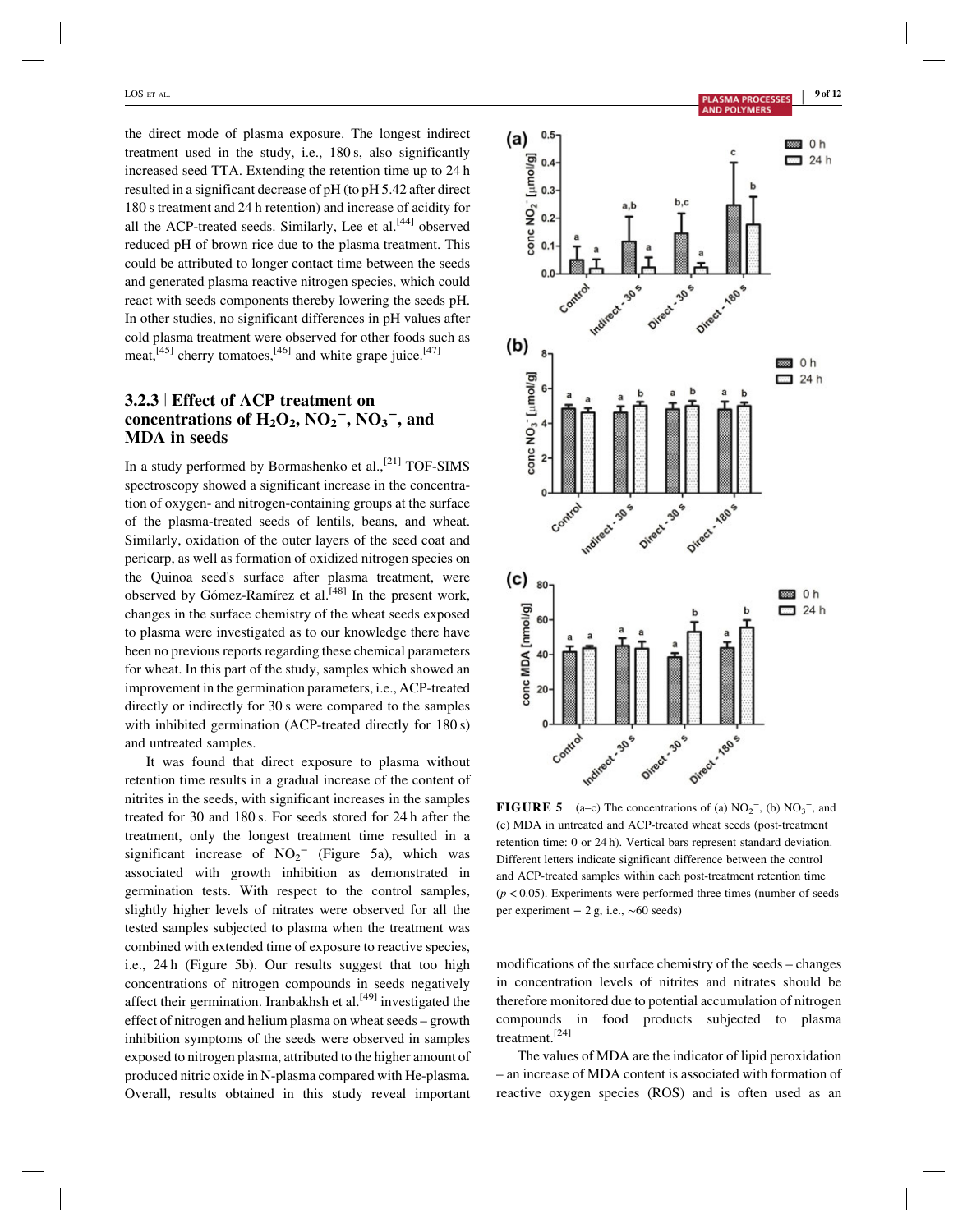

**FIGURE 6** SEM images of untreated and ACP-treated wheat seeds without (top panel) and combined with 24 h post-treatment retention time (bottom panel). Magnification: 500×; scale bar: 100 μm

indicator of plant stress.<sup>[50,51]</sup> In our study, significant changes in the concentrations of MDA were observed only after direct ACP treatments combined with 24 h retention time – an increase of MDA levels by 27.8 and 33.8% was recorded for 30 and 180 s, respectively (Figure 5c). These changes showed that mode of plasma exposure was a crucial factor of lipid peroxidation. As mentioned previously, for direct plasma treatment the seeds were placed directly between the electrodes, therefore, they were exposed to all generated reactive species, such as charged particles, positive and negative ions, electrons, free radicals, excited and nonexcited molecules and atoms, heat and UV photons, leading to increased lipid peroxidation.[52] For indirect mode of plasma exposure the samples were placed outside of the area of plasma discharge – the charged particles did not contact them directly during ACP treatment as they recombine before reaching the samples and possibly they have been affected mainly by long-lived radicals.<sup>[53]</sup>

As exposure to plasma could result in the generation of relatively long-lived secondary products on the surface of wheat seeds subjected to plasma, it is important to investigate the safety of this technology for food and agricultural applications. In our study the levels of  $H_2O_2$  – a biologically active compound with demonstrated anti-microbial and cytotoxic activity, were measured. It was found that  $H_2O_2$  was not detected in either untreated or ACP-treated seeds, regardless of the retention time or the use of atmospheric air as the feed gas.

# **3.2.4** <sup>|</sup> **SEM analysis**

It has been observed that plasma can induce changes in seed surfaces with erosion of the wheat seed coat.<sup>[41]</sup> Zahoranová

et al.[16] suggested that an increase in the germination and growth development after plasma treatment could be due to the effects on the tissue structures that leads to the transport of essential substances through the channels induced on the cell membranes. In our study SEM analysis of wheat seeds was performed to investigate the surface topography, which demonstrated no visible differences between untreated and ACP-treated wheat seeds (Figure 6).

# **4** <sup>|</sup> **CONCLUSION**

The results reported in this study indicate that short plasma treatments (30–60 s) can significantly improve germination properties of the wheat seeds and the growth parameters of the seedlings. These effects were a function of the mode of plasma exposure as well as post-treatment retention time in a contained reactor. Indirect plasma treatment for 60 s combined with 24 h post-treatment contact time between the plasma generated species and the seeds was the most effective; which enhanced germination rate of wheat by 14.7% as compared with untreated controls. Other growth parameters, such as GI and SVI, were also improved. However, adverse effects on seeds germination parameters were observed when longer plasma treatment (180 s) was applied, irrespective of the post-treatment retention time. The mode of action of plasma on seeds resulting in germination improvement may be correlated to changes of seeds surface chemistry. However, the levels of nitrites and nitrates should be monitored due to the negative impact of high levels of nitrogen compounds on seeds germination rates. The results indicate that cold plasma has potential as an effective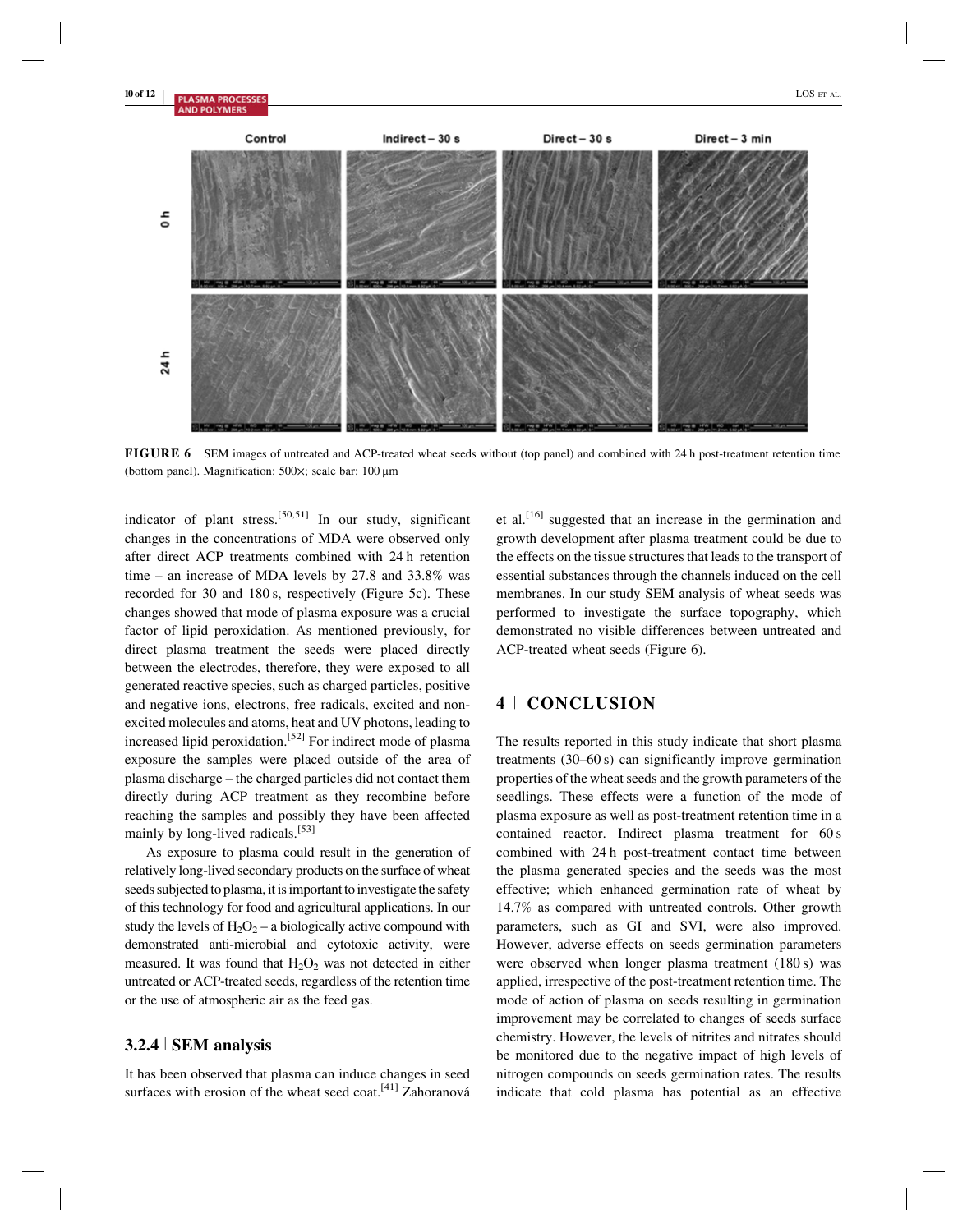alternative to traditional pre-sowing seed treatments used in agriculture for germination enhancement.

#### **ACKNOWLEDGMENT**

This work was conducted with the financial support of Science Foundation Ireland (SFI) under Grant Number 14/IA/ 2626.

#### **ORCID**

*Daniela Boehm* http://orcid.org/0000-0003-3188-5115

#### **REFERENCES**

- [1] P. R. Shewry, *J. Exp. Bot*. **2009**, *60*, 1537.
- [2] Food and Agriculture Organization of the United Nations. FAOSTAT Database. http://www.fao.org/faostat/en/ (accessed on August 17th, **2018**).
- [3] P. Kumar, R. Yadava, B. Gollen, S. Kumar, R. Verma, S. Yadav, *Life Sci. Med. Res*. **2011**, *22*, 1.
- [4] M. S. Sibian, D. C. Saxena, C. S. Riar, *J. Sci. Food Agric*. **2017**, *97*, 4643.
- [5] A. Enghiad, D. Ufer, A. M. Countryman, D. D. Thilmany, *Int. J. Agron*. **2017**, 3931897. https://doi.org/10.1155/2017/3931897
- [6] C. Weigand, U.S. Wheat Associates. **2011**, 1–14. https://docplayer. net/268765-Wheat-import-projections-towards-2050-chad-weigandmarket-analyst.html
- [7] S. J. Goussous, N. H. Samarah, A. M. Alqudah, M. O. Othman, *Exp. Agric*. **2010**, *46*, 231.
- [8] A. Gholami, S. Sharafi, H. Abbasdokht, *World Acad. Sci. Eng. Technol*. **2010**, *4*, 1385.
- [9] S. Pietruszewski, K. Kania, *Int. Agrophys*. **2010**, *24*, 297.
- [10] A. Borzouei, M. Kafi, H. Khazaei, B. Naseriyan, A. Majdabadi, *Pak. J. Bot*. **2010**, *42*, 2281.
- [11] M. Melki, A. Marouani, *Environ. Chem. Lett*. **2010**, *8*, 307.
- [12] H. Mahmoodzadeh, R. Aghili, *J. Clin. Health Sci*. **2014**, *4*, 29.
- [13] D. Dobrin, M. Magureanu, N. B. Mandache, M.-D. Ionita, *Innov. Food Sci. Emerg. Technol*. **2015**, *29*, 255.
- [14] J. Jiang, X. He, L. Li, J. Li, H. Shao, Q. Xu, R. Ye, Y. Dong, *Plasma Sci. Technol*. **2014**, *16*, 54.
- [15] B. Šerá, M. Šerý, V. Štrañák, P. Špatenka, M. Tichý, *Plasma Sci. Technol*. **2009**, *11*, 750.
- [16] A. Zahoranova, M. Henselova, D. Hudecova, B. Kalinakova, D. Kovacik, V. Medvecka, M. Cernak, *Plasma Chem. Plasma Process*. **2015**, *36*, 397.
- [17] L. K. Randeniya, G. J. J. B. De Groot, *Plasma Process. Polym*. **2015**, *12*, 608.
- [18] T. Ohta, in *Cold Plasma in Food and Agriculture*, 1st ed. (Eds: N. N. Misra, O. K. Schlüter, P. J. Cullen), Academic Press, San Diego, CA **2016**.
- [19] M. Ito, J.-S. Oh, T. Ohta, M. Shiratani, M. Hori, *Plasma Process. Polym*. **2017**, *15*, e1700073.
- [20] R. Brandenburg, A. Bogaerts, W. Bongers, A. Fridman, G. Fridman, B. R. Locke, V. Miller, S. Reuter, M. Schiorlin,

T. Verreycken, K. K. Ostrikov, *Plasma Process. Polym*. **2018**, *16*, e1700238.

- [21] E. Bormashenko, R. Grynyov, Y. Bormashenko, E. Drori, *Sci. Rep*. **2012**, *2*, 3.
- [22] J. Kim, P. Puligundla, C. Mok, *J. Sci. Food Agric*. **2017**, *97*, 128.
- [23] T. Stolárik, M. Henselová, M. Martinka, O. Novák, A. Zahoranová, M. Černák, *Plasma Chem. Plasma Process*. **2015**, *35*, 659.
- [24] P. Bourke, D. Ziuzina, D. Boehm, P. J. Cullen, K. Keener, *Trends Biotechnol*. **2018**, *36*, 615.
- [25] P. J. Cullen, J. Lalor, L. Scally, D. Boehm, V. Milosavljević, P. Bourke, K. Keener, *Plasma Process. Polym*. **2018**, *15*, 1.
- [26] S. K. Pankaj, N. N. Misra, P. J. Cullen, *Innov. Food Sci. Emerg. Technol*. **2013**, *19*, 153.
- [27] T. Moiseev, N. N. Misra, S. Patil, P. J. Cullen, K. M. Keener, J. P. Mosnier, *Plasma Sources Sci. Technol*. **2014**, *23*, 065033.
- [28] A. Los, D. Ziuzina, S. Akkermans, D. Boehm, P. J. Cullen, J. Van Impe, P. Bourke, *Food Res. Int*. **2018**, *106*, 509.
- [29] H. Manmathan, D. Shaner, J. Snelling, N. Tisserat, N. Lapitan, *J. Exp. Bot*. **2013**, *64*, 1381.
- [30] Seed Vigor Testing Handbook. AOSA, Ithaca, NY, USA. (Contribution to the Handbook on Seed Testing, 32), **1983**.
- [31] J. Liu, Q. Wang, Đ. Karagić, X. Liu, J. Cui, J. Gui, M. Gu, W. Gao, *Sci. Rep*. **2016**, *6*, 22403.
- [32] S. K. Pankaj, C. Bueno-Ferrer, N. N. Misra, L. O'Neill, B. K. Tiwari, P. Bourke, P. J. Cullen, *LWT − Food Sci. Technol*. **2015**, *63*, 1076.
- [33] J. Y. Ahn, D. Y. Kil, C. Kong, B. G. Kim, *Asian-Australasian J. Anim. Sci*. **2014**, *27*, 1615.
- [34] D. Boehm, C. Heslin, P. J. Cullen, P. Bourke, *Sci. Rep*. **2016**, *6*, 1.
- [35] P. Lu, D. Boehm, P. Bourke, P. J. Cullen, *Plasma Process. Polym*. **2017**, *14*, 1.
- [36] R. L. Heath, L. Packer, *Arch. Biochem. Biophys*. **1968**, *125*, 189.
- [37] D. Ziuzina, S. Patil, P. J. Cullen, K. M. Keener, P. Bourke, *Food Microbiol*. **2014**, *42*, 109.
- [38] Y. Li, T. Wang, Y. Meng, *Plasma Chem. Plasma Process*. **2017**, *37*, 1621.
- [39] Y. Meng, G. Qu, T. Wang, *Plasma Chem. Plasma Process*. **2017**, *37*, 1105.
- [40] M. Selcuk, L. Oksuz, P. Basaran, *Bioresour. Technol*. **2008**, *99*, 5104.
- [41] B. Šerá, P. Špatenka, M. Šerý, N. Vrchotová, I. Hrušková, *IEEE Trans. Plasma Sci*. **2010**, *38*, 2963.
- [42] K. Y. Law, *J. Phys. Chem. Lett*. **2014**, *5*, 686.
- [43] A. T. Adebe, A. T. Modi, *Res. J. Seed Sci*. **2009**, *2*, 23.
- [44] K. H. Lee, H.-J. Kim, K. S. Woo, C. Jo, J.-K. Kim, S. H. Kim, H. Y. Park, S.-K. Oh, W. H. Kim, *LWT – Food Sci. Technol*. **2016**, *73*, 442.
- [45] N. Ulbin-Figlewicz, E. Brychcy, A. Jarmoluk, *J. Food Sci. Technol*. **2015**, *52*, 1228.
- [46] N. N. Misra, K. M. Keener, P. Bourke, J. P. Mosnier, P. J. Cullen, *J. Biosci. Bioeng*. **2014**, *118*, 177.
- [47] S. K. Pankaj, Z. Wan, W. Colonna, K. M. Keener, *J. Sci. Food Agric*. **2017**, *97*, 4016.
- [48] A. Gómez-Ramírez, C. López-Santos, M. Cantos, J. L. García, R. Molina, J. Cotrino, J. P. Espinós, A. R. González-Elipe, *Sci. Rep*. **2017**, *7*, 1.